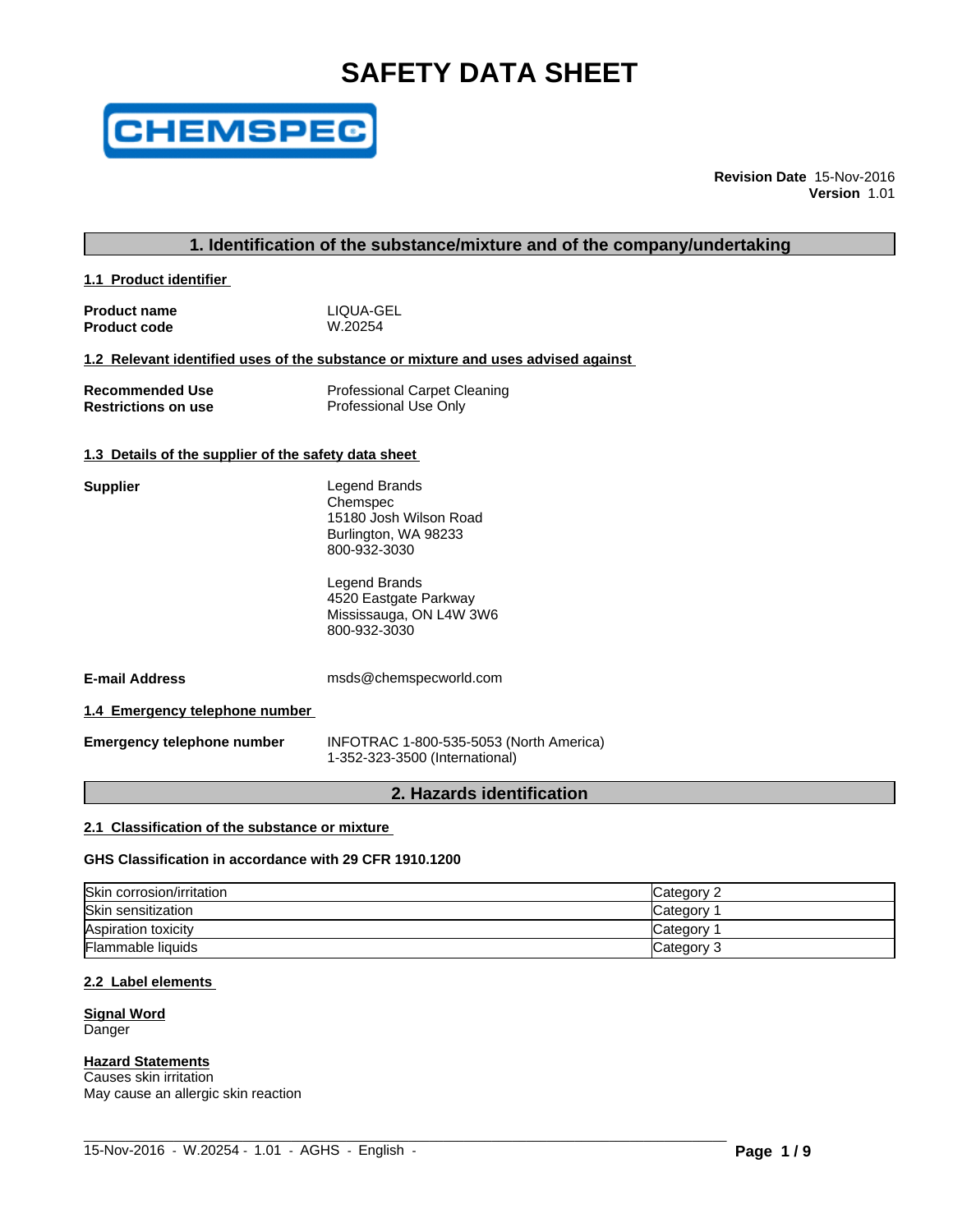$\overline{\phantom{a}}$  ,  $\overline{\phantom{a}}$  ,  $\overline{\phantom{a}}$  ,  $\overline{\phantom{a}}$  ,  $\overline{\phantom{a}}$  ,  $\overline{\phantom{a}}$  ,  $\overline{\phantom{a}}$  ,  $\overline{\phantom{a}}$  ,  $\overline{\phantom{a}}$  ,  $\overline{\phantom{a}}$  ,  $\overline{\phantom{a}}$  ,  $\overline{\phantom{a}}$  ,  $\overline{\phantom{a}}$  ,  $\overline{\phantom{a}}$  ,  $\overline{\phantom{a}}$  ,  $\overline{\phantom{a}}$ May be fatal if swallowed and enters airways Flammable liquid and vapor



#### **Precautionary Statements - Prevention**

Wash face, hands and any exposed skin thoroughly after handling Avoid breathing dust/fume/gas/mist/vapors/spray Contaminated work clothing should not be allowed out of the workplace Keep away from heat/sparks/open flames/hot surfaces. - No smoking Keep container tightly closed Ground/Bond container and receiving equipment Use explosion-proof electrical/ventilating/lighting/equipment Use only non-sparking tools Take precautionary measures against static discharge Wear protective gloves/clothing and eye/face protection

If skin irritation or rash occurs: Get medical advice/attention IF ON SKIN (or hair): Take off immediately all contaminated clothing. Rinse skin with water/ shower Wash contaminated clothing before reuse IF SWALLOWED: Immediately call a POISON CENTER or doctor Do NOT induce vomiting In case of fire: Use CO2, dry chemical, or foam to extinguish

#### **Precautionary Statements - Storage**

Store locked up Store in a well-ventilated place. Keep cool

#### **Precautionary Statements - Disposal**

Dispose of contents/container to an approved waste disposal plant

# **2.3. Other Hazards Hazards not otherwise classified (HNOC)**

Not Applicable

#### **2.4 Other information**  Not Applicable

**Unknown Acute Toxicity**  $\lt$  1% of the mixture consists of ingredient(s) of unknown toxicity

# **3. Composition/Information on Ingredients**

#### **Substance Mixture**

| <b>Chemical Name</b>                      | <b>CAS-No</b> | Weight %  |
|-------------------------------------------|---------------|-----------|
| Naphtha.<br>petroleum, hydrotreated heavy | 64742-48-9-LB | $50 - 60$ |
| D-limonene                                | 5989-27-5     | $40 - 50$ |
| SILICON DIOXIDE, CHEMICALLY PREPARED      | 112945-52-5   | - 10      |

The exact percentage (concentration) of composition has been withheld as a trade secret.

# **4. First aid measures**

 $\_$  ,  $\_$  ,  $\_$  ,  $\_$  ,  $\_$  ,  $\_$  ,  $\_$  ,  $\_$  ,  $\_$  ,  $\_$  ,  $\_$  ,  $\_$  ,  $\_$  ,  $\_$  ,  $\_$  ,  $\_$  ,  $\_$  ,  $\_$  ,  $\_$  ,  $\_$  ,  $\_$  ,  $\_$  ,  $\_$  ,  $\_$  ,  $\_$  ,  $\_$  ,  $\_$  ,  $\_$  ,  $\_$  ,  $\_$  ,  $\_$  ,  $\_$  ,  $\_$  ,  $\_$  ,  $\_$  ,  $\_$  ,  $\_$  ,

### **4.1 Description of first-aid measures**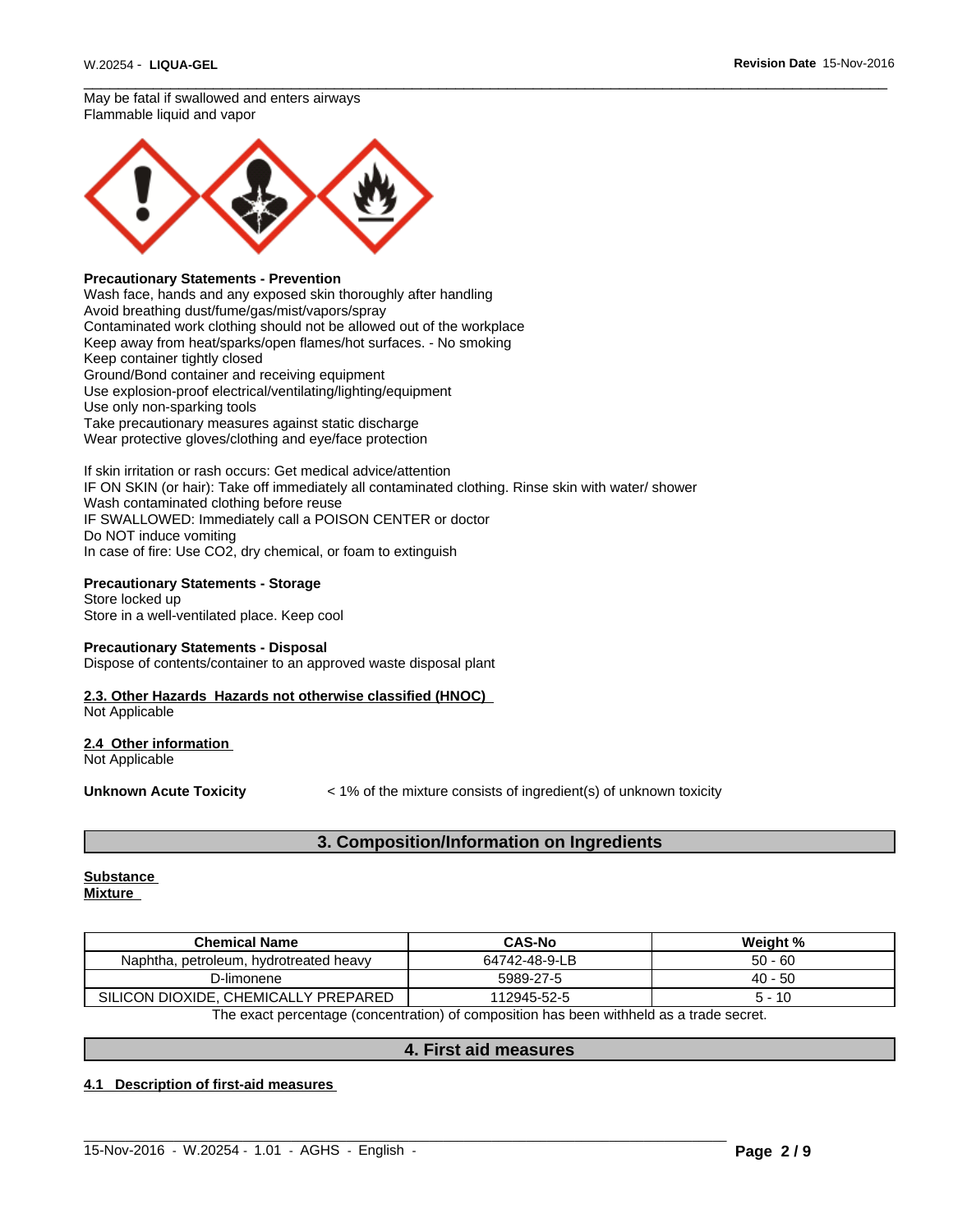| <b>General advice</b> | Show this safety data sheet to the doctor in attendance.                                                                     |
|-----------------------|------------------------------------------------------------------------------------------------------------------------------|
| Eye contact           | Remove contact lenses, if present. Rinse thoroughly with plenty of water for at least 15<br>minutes and consult a physician. |
| <b>Skin contact</b>   | Wash off immediately with soap and plenty of water. Remove all contaminated clothes and<br>shoes.                            |
| <b>Inhalation</b>     | Move to fresh air.                                                                                                           |
| Ingestion             | Gently wipe or rinse the inside of the mouth with water.                                                                     |
|                       | 4.2 Most important symptoms and effects, both acute and delayed                                                              |
| <b>Symptoms</b>       | See Section 2.2, Label Elements and/or Section 11, Toxicological effects.                                                    |
|                       | 4.3 Indication of any immediate medical attention and special treatment needed                                               |
| Notes to physician    | Treat symptomatically.                                                                                                       |

**5. Fire-Fighting Measures**

# **5.1 Extinguishing media**

**Suitable extinguishing media** Water spray. Foam. Dry powder.

#### **Unsuitable Extinguishing Media** None.

#### **5.2 Special hazards arising from the substance or mixture**

#### **Special Hazard**

Immediately place absorbent material in a sealed water-filled metal container to avoid spontaneous combustion of absorbent material contaminated with this product

#### **Hazardous Combustion Products** No information available.

**Explosion Data Sensitivity to Mechanical Impact** None. **Sensitivity to Static Discharge** None.

#### **5.3 Advice for firefighters**

As in any fire, wear self-contained breathing apparatus pressure-demand, MSHA/NIOSH (approved or equivalent) and full protective gear.

#### **6. Accidental Release Measures**

#### **6.1 Personal precautions, protective equipment and emergency procedures**

Use personal protective equipment.

#### **6.2 Environmental precautions**

Dike to collect large liquid spills. See Section 12 for additional Ecological information.

#### **6.3 Methods and materials for containment and cleaning up**

**Methods for Containment** Prevent further leakage or spillage if safe to do so.

**Methods for cleaning up** Contain spillage, soak up with non-combustible absorbent material, (e.g. sand, earth, diatomaceous earth, vermiculite) and transfer to a container for disposal according to local / national regulations (see section 13).

 $\_$  ,  $\_$  ,  $\_$  ,  $\_$  ,  $\_$  ,  $\_$  ,  $\_$  ,  $\_$  ,  $\_$  ,  $\_$  ,  $\_$  ,  $\_$  ,  $\_$  ,  $\_$  ,  $\_$  ,  $\_$  ,  $\_$  ,  $\_$  ,  $\_$  ,  $\_$  ,  $\_$  ,  $\_$  ,  $\_$  ,  $\_$  ,  $\_$  ,  $\_$  ,  $\_$  ,  $\_$  ,  $\_$  ,  $\_$  ,  $\_$  ,  $\_$  ,  $\_$  ,  $\_$  ,  $\_$  ,  $\_$  ,  $\_$  ,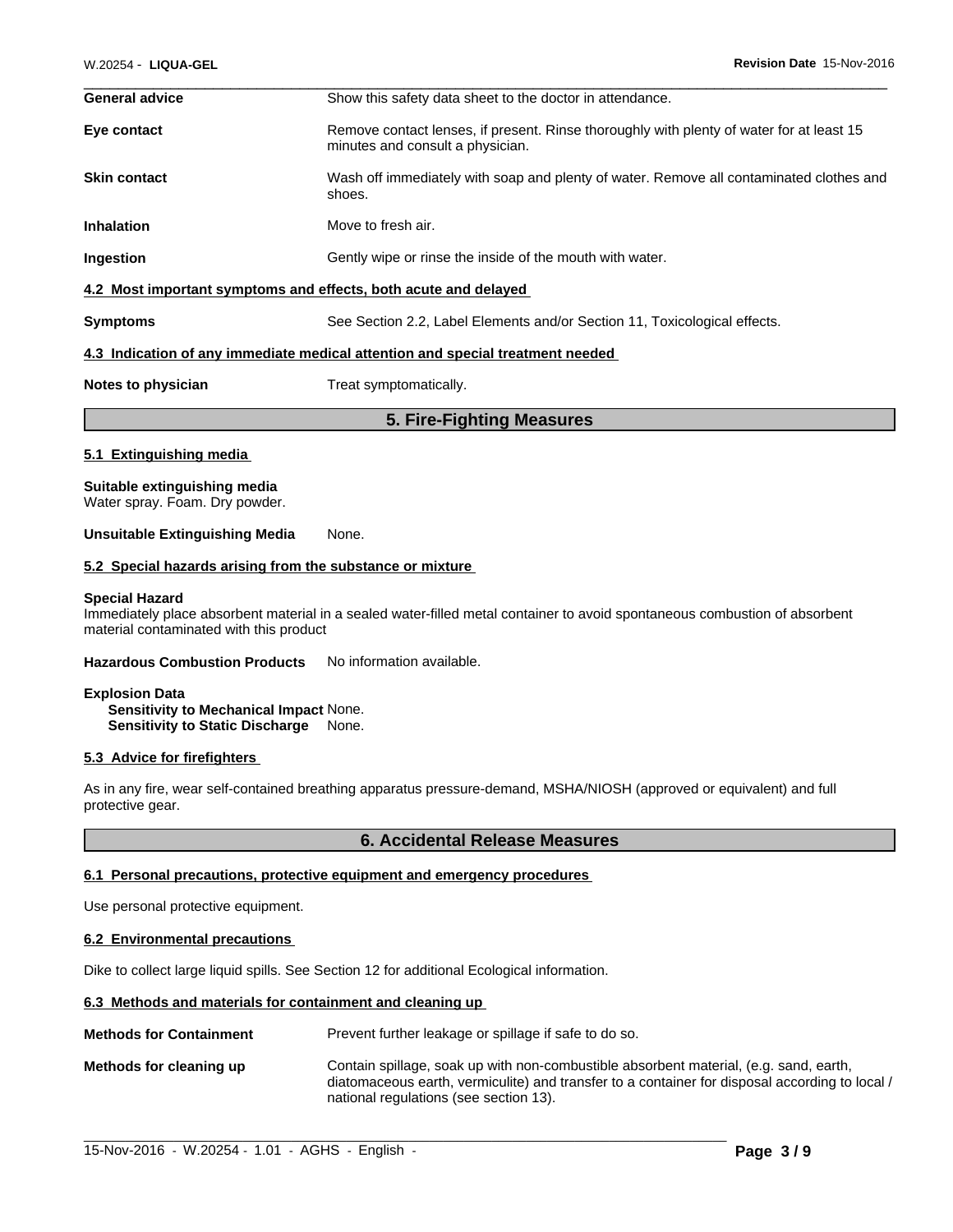| 7. Handling and storage                                          |                                                                                                                 |  |  |  |
|------------------------------------------------------------------|-----------------------------------------------------------------------------------------------------------------|--|--|--|
| 7.1 Precautions for safe handling                                |                                                                                                                 |  |  |  |
| Advice on safe handling                                          | Wear personal protective equipment.                                                                             |  |  |  |
| <b>Hygiene measures</b>                                          | When using, do not eat, drink or smoke.                                                                         |  |  |  |
| 7.2 Conditions for safe storage, including any incompatibilities |                                                                                                                 |  |  |  |
| <b>Storage Conditions</b>                                        | Use only in area provided with appropriate exhaust ventilation. Keep tightly closed in a dry<br>and cool place. |  |  |  |
| <b>Materials to Avoid</b>                                        | Strong oxidizing agents.                                                                                        |  |  |  |
|                                                                  | 8. Exposure controls/personal protection                                                                        |  |  |  |

 $\overline{\phantom{a}}$  ,  $\overline{\phantom{a}}$  ,  $\overline{\phantom{a}}$  ,  $\overline{\phantom{a}}$  ,  $\overline{\phantom{a}}$  ,  $\overline{\phantom{a}}$  ,  $\overline{\phantom{a}}$  ,  $\overline{\phantom{a}}$  ,  $\overline{\phantom{a}}$  ,  $\overline{\phantom{a}}$  ,  $\overline{\phantom{a}}$  ,  $\overline{\phantom{a}}$  ,  $\overline{\phantom{a}}$  ,  $\overline{\phantom{a}}$  ,  $\overline{\phantom{a}}$  ,  $\overline{\phantom{a}}$ 

# **8.1 Exposure Guidelines**

### **8.2 Appropriate engineering controls**

| <b>Engineering Measures</b> | Showers              |  |
|-----------------------------|----------------------|--|
|                             | Eyewash stations     |  |
|                             | Ventilation systems. |  |

# **8.3 Individual protection measures, such as personal protective equipment**

| <b>Eve/Face Protection</b>    | Safety glasses with side-shields.                                        |  |
|-------------------------------|--------------------------------------------------------------------------|--|
| Skin and body protection      | Long sleeved clothing.                                                   |  |
| <b>Respiratory protection</b> | In case of insufficient ventilation wear suitable respiratory equipment. |  |
| <b>Hygiene measures</b>       | See section 7 for more information                                       |  |

 $\_$  ,  $\_$  ,  $\_$  ,  $\_$  ,  $\_$  ,  $\_$  ,  $\_$  ,  $\_$  ,  $\_$  ,  $\_$  ,  $\_$  ,  $\_$  ,  $\_$  ,  $\_$  ,  $\_$  ,  $\_$  ,  $\_$  ,  $\_$  ,  $\_$  ,  $\_$  ,  $\_$  ,  $\_$  ,  $\_$  ,  $\_$  ,  $\_$  ,  $\_$  ,  $\_$  ,  $\_$  ,  $\_$  ,  $\_$  ,  $\_$  ,  $\_$  ,  $\_$  ,  $\_$  ,  $\_$  ,  $\_$  ,  $\_$  ,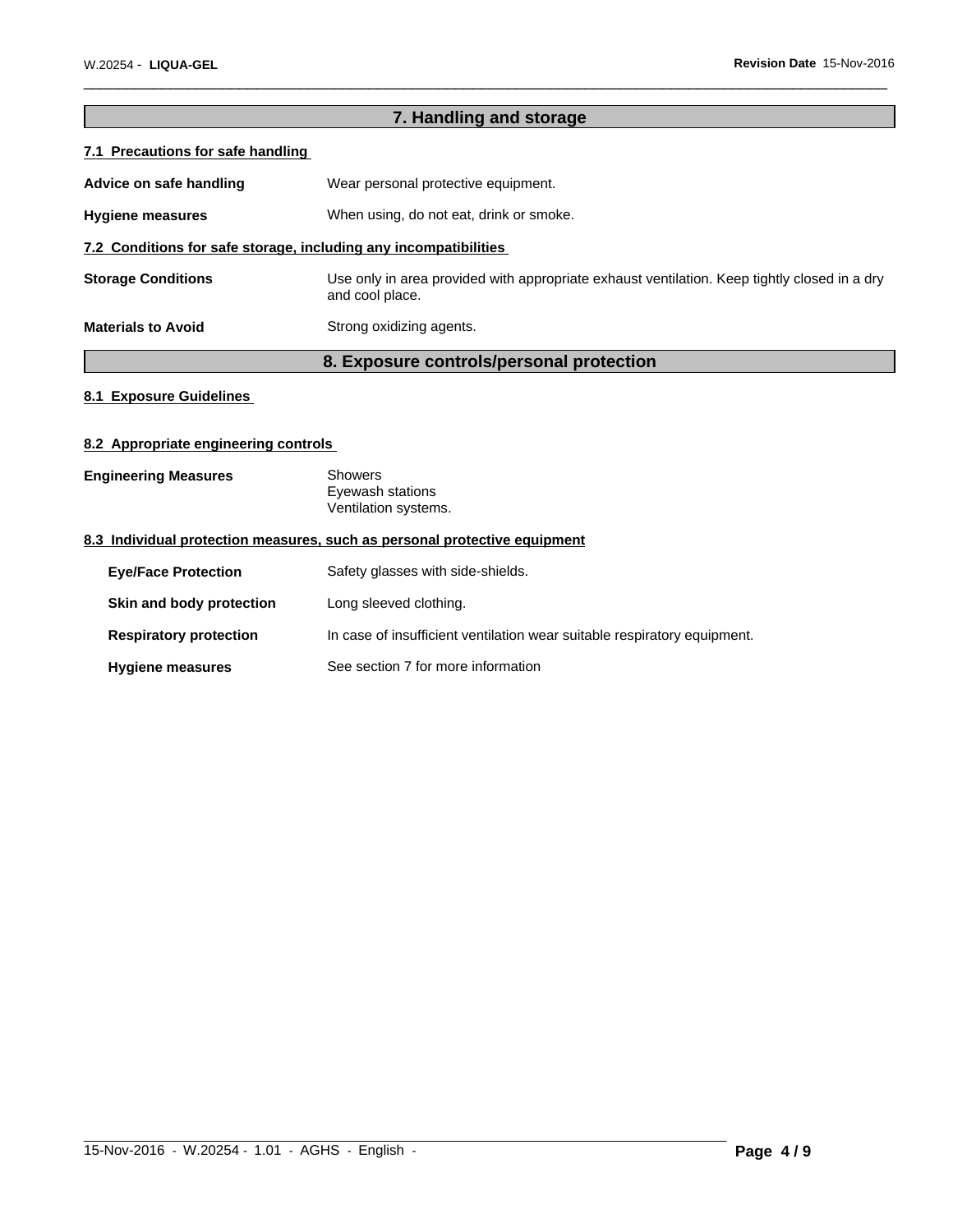### **9. Physical and chemical properties**

 $\overline{\phantom{a}}$  ,  $\overline{\phantom{a}}$  ,  $\overline{\phantom{a}}$  ,  $\overline{\phantom{a}}$  ,  $\overline{\phantom{a}}$  ,  $\overline{\phantom{a}}$  ,  $\overline{\phantom{a}}$  ,  $\overline{\phantom{a}}$  ,  $\overline{\phantom{a}}$  ,  $\overline{\phantom{a}}$  ,  $\overline{\phantom{a}}$  ,  $\overline{\phantom{a}}$  ,  $\overline{\phantom{a}}$  ,  $\overline{\phantom{a}}$  ,  $\overline{\phantom{a}}$  ,  $\overline{\phantom{a}}$ 

#### **9.1 Information on basic physical and chemical properties Physical state** No information available **Decomposition temperature** No information available No information available **Odor Threshold** No information available **Viscosity, kinematic Flash Point** No information available 48 °C / 118 °F **Viscosity, dynamic Color** No information available Colorless light yellow, **Explosive properties Evaporation rate** No information available **Oxidizing Properties No information available No information available** No information available **Flammability (solid, gas) Appearance** No information available **Flammability Limits in Air Property Values upper flammability limit**<br> **lower flammability limit**<br> **lower flammability limit**<br> **lower flammability limit Remarks•Methods lower flammability limit Odor Vapor pressure pH** No information available **Citrus Vapor density No information available No information available** Not Applicable **Specific Gravity** 0.85 g/cc Clear **Melting/freezing point Water solubility Insoluble in water Solubility in other solvents** No information available No information available **Partition coefficient** Noire and Noire and Noire and Noire and Noire and Noire and Noire and Noire and Noire and Noire and Noire and Noire and Noire and Noire and Noire and Noire and Noire and Noire and Noire and Noire an **Boiling point/boiling range Autoignition temperature**

#### **9.2 Other information Volatile organic compounds (VOC)** 99% **content**

# **10. Stability and Reactivity**

 $\_$  ,  $\_$  ,  $\_$  ,  $\_$  ,  $\_$  ,  $\_$  ,  $\_$  ,  $\_$  ,  $\_$  ,  $\_$  ,  $\_$  ,  $\_$  ,  $\_$  ,  $\_$  ,  $\_$  ,  $\_$  ,  $\_$  ,  $\_$  ,  $\_$  ,  $\_$  ,  $\_$  ,  $\_$  ,  $\_$  ,  $\_$  ,  $\_$  ,  $\_$  ,  $\_$  ,  $\_$  ,  $\_$  ,  $\_$  ,  $\_$  ,  $\_$  ,  $\_$  ,  $\_$  ,  $\_$  ,  $\_$  ,  $\_$  ,

#### **10.1 Reactivity**

No data available

#### **10.2 Chemical stability**

Stable under recommended storage conditions

# **10.3 Possibility of hazardous reactions**

None under normal processing.

#### **10.4 Conditions to Avoid**

Direct sources of heat.

#### **10.5 Incompatible Materials**

Strong oxidizing agents.

#### **10.6 Hazardous Decomposition Products**

Carbon dioxide (CO2), carbon monoxide (CO), oxides of nitrogen (NOx), dense black smoke.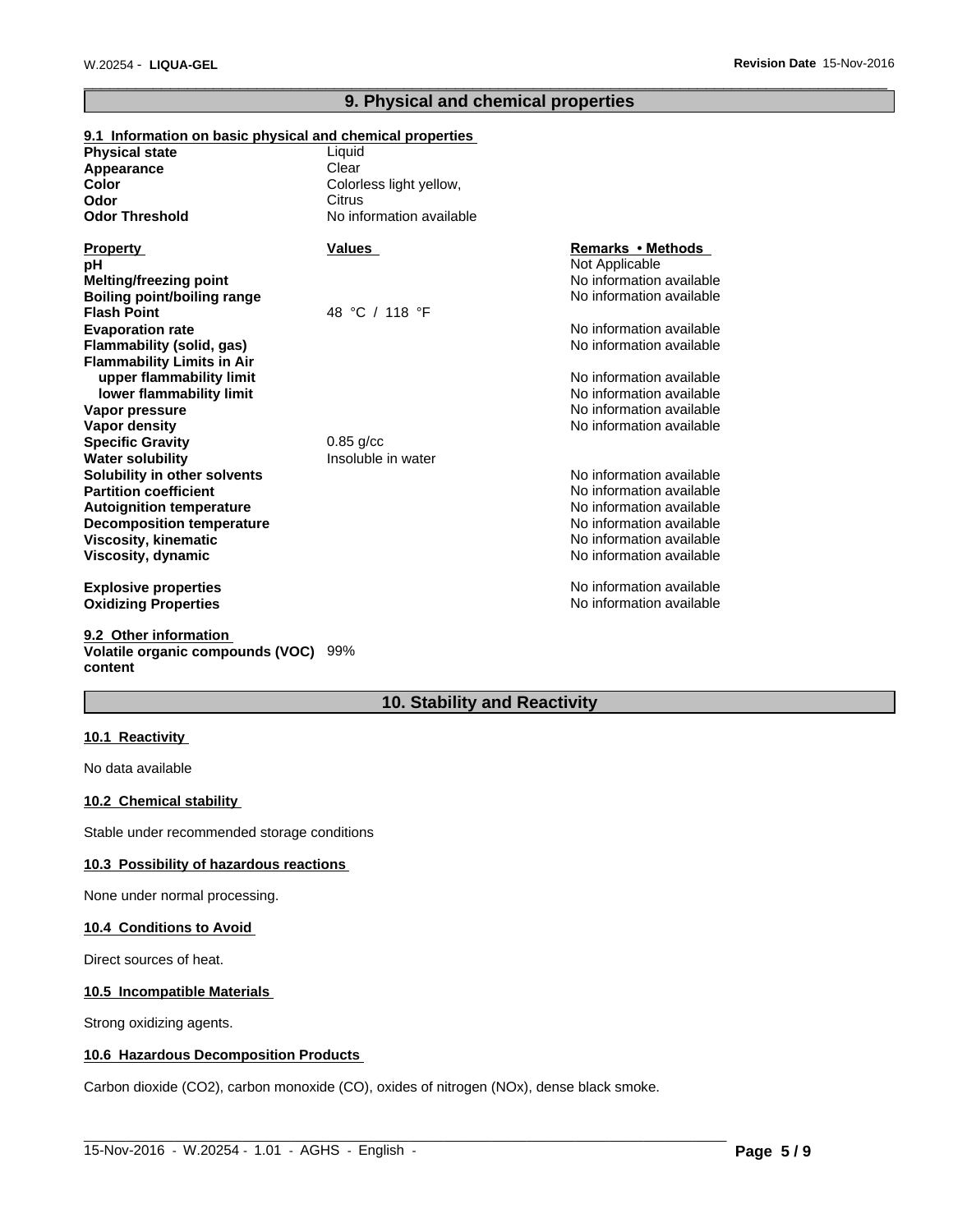# **11. Toxicological information**

 $\overline{\phantom{a}}$  ,  $\overline{\phantom{a}}$  ,  $\overline{\phantom{a}}$  ,  $\overline{\phantom{a}}$  ,  $\overline{\phantom{a}}$  ,  $\overline{\phantom{a}}$  ,  $\overline{\phantom{a}}$  ,  $\overline{\phantom{a}}$  ,  $\overline{\phantom{a}}$  ,  $\overline{\phantom{a}}$  ,  $\overline{\phantom{a}}$  ,  $\overline{\phantom{a}}$  ,  $\overline{\phantom{a}}$  ,  $\overline{\phantom{a}}$  ,  $\overline{\phantom{a}}$  ,  $\overline{\phantom{a}}$ 

#### **11.1 Acute toxicity**

#### **Numerical measures of toxicity: Product Information**

#### **The following values are calculated based on chapter 3.1 of the GHS document**

| <b>Unknown Acute Toxicity</b><br>$\langle$ 1% of the mixture consists of ingredient(s) of unknown toxicity |                |
|------------------------------------------------------------------------------------------------------------|----------------|
| Oral LD50                                                                                                  | 4,554.00 mg/kg |
| <b>Dermal LD50</b>                                                                                         | 2,842.00 mg/kg |
| LC50 (Dust/Mist)                                                                                           | 15.23 mg/l     |
| LC50 (Vapor)                                                                                               | $61.00$ mg/l   |

#### **Numerical measures of toxicity: Component Information**

| <b>Chemical Name</b>                                       | LD50 Oral        | <b>LD50 Dermal</b>       | <b>LC50 Inhalation</b> |
|------------------------------------------------------------|------------------|--------------------------|------------------------|
| Naphtha, petroleum, hydrotreated<br>heavy<br>64742-48-9-LB | 5000 mg/kg (Rat) | > 3160 mg/kg (Rabbit)    |                        |
| D-limonene<br>5989-27-5                                    | 4400 mg/kg (Rat) | (Rabbit)<br>$>$ 5 g/kg ( |                        |

 $\_$  ,  $\_$  ,  $\_$  ,  $\_$  ,  $\_$  ,  $\_$  ,  $\_$  ,  $\_$  ,  $\_$  ,  $\_$  ,  $\_$  ,  $\_$  ,  $\_$  ,  $\_$  ,  $\_$  ,  $\_$  ,  $\_$  ,  $\_$  ,  $\_$  ,  $\_$  ,  $\_$  ,  $\_$  ,  $\_$  ,  $\_$  ,  $\_$  ,  $\_$  ,  $\_$  ,  $\_$  ,  $\_$  ,  $\_$  ,  $\_$  ,  $\_$  ,  $\_$  ,  $\_$  ,  $\_$  ,  $\_$  ,  $\_$  ,

### **11.2 Information on toxicological effects**

#### **Skin corrosion/irritation**

Product Information • No information available Component Information • No information available

#### **Serious eye damage/eye irritation**

Product Information

• No information available

Component Information

• No information available

#### **Respiratory or skin sensitization**

Product Information • No information available Component Information • No information available

#### **Germ cell mutagenicity**

Product Information • No information available Component Information • No information available

#### **Carcinogenicity**

Product Information  $\cdot$  No information available Component Information • No information available

#### **Reproductive toxicity**

Product Information • No information available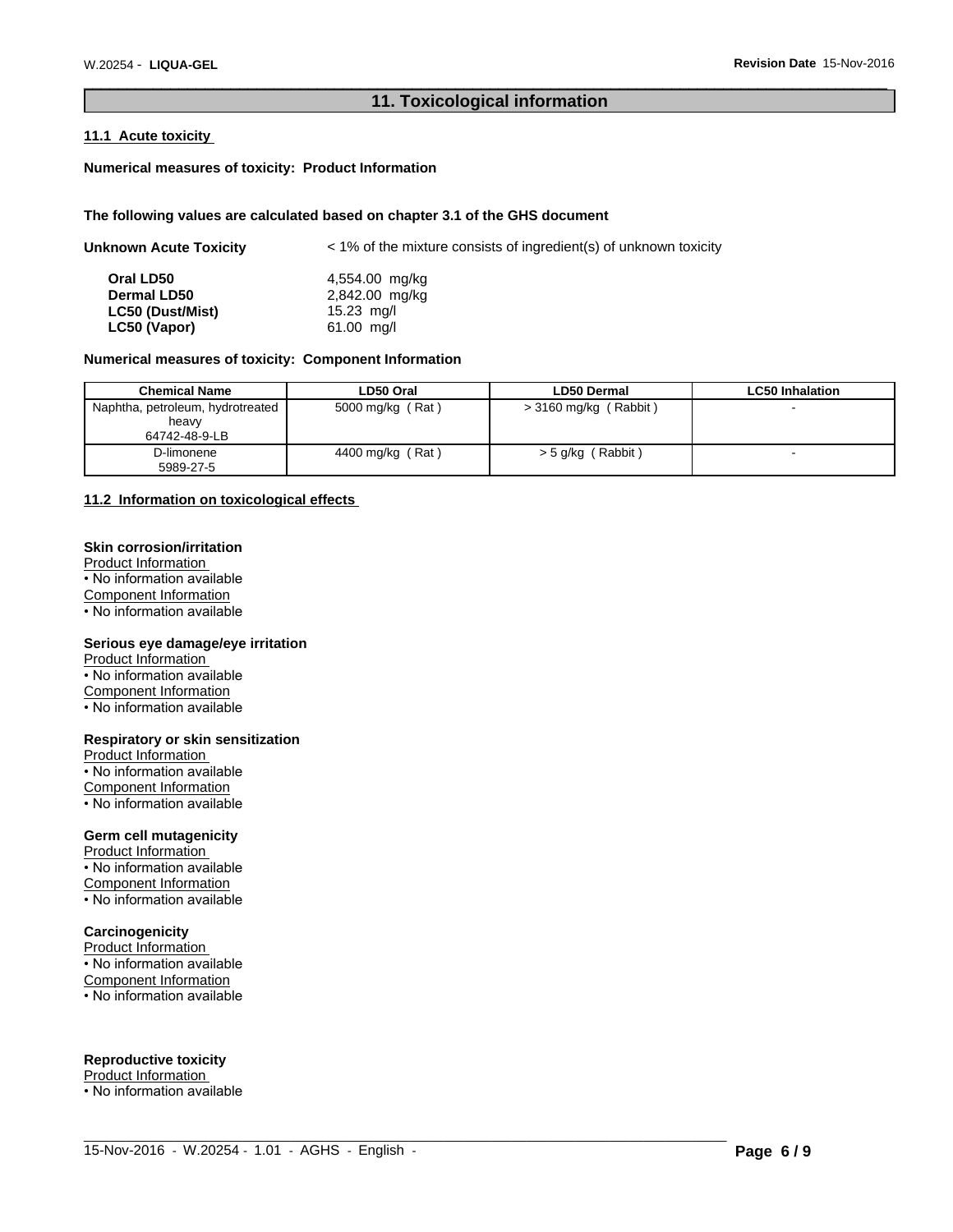Component Information • No information available

**STOT - single exposure** No information available

#### **STOT - repeated exposure** No information available

#### **Other adverse effects**

Product Information • No information available Component Information • No information available

## **Aspiration hazard**

Product Information • Risk of serious damage to the lungs (by aspiration) Component Information • No information available

# **12. Ecological information**

#### **12.1 Toxicity**

**Ecotoxicity No information available** 

6.1906 % of the mixture consists of components(s) of unknown hazards to the aquatic environment

#### **Ecotoxicity effects**

| <b>Chemical Name</b>                                       | <b>Toxicity to algae</b> | <b>Toxicity to fish</b>                                                                                          | Toxicity to daphnia and other<br>aquatic invertebrates |
|------------------------------------------------------------|--------------------------|------------------------------------------------------------------------------------------------------------------|--------------------------------------------------------|
| Naphtha, petroleum, hydrotreated<br>heavv<br>64742-48-9-LB |                          | LC50: 96 h Pimephales promelas<br>2200 mg/L                                                                      |                                                        |
| D-limonene<br>5989-27-5                                    |                          | LC50: 96 h Pimephales promelas<br>$0.619 - 0.796$ mg/L flow-through<br>LC50: 96 h Oncorhynchus mykiss<br>35 ma/L |                                                        |

#### **12.2 Persistence and degradability**

No information available.

#### **12.3 Bioaccumulative potential**

Discharge into the environment must be avoided

#### **12.4 Mobility in soil**

No information available.

# **12.5 Other adverse effects**

No information available

# **13. Disposal Considerations**

#### **13.1 Waste treatment methods**

This material, as supplied, is not a hazardous waste according to Federal regulations (40 CFR 261). This material could become a hazardous waste if it is mixed with or otherwise comes in contact with a hazardous waste, if chemical additions are made to this material, or if the material is processed or otherwise altered. Consult 40 CFR 261 to determine whether the altered material is a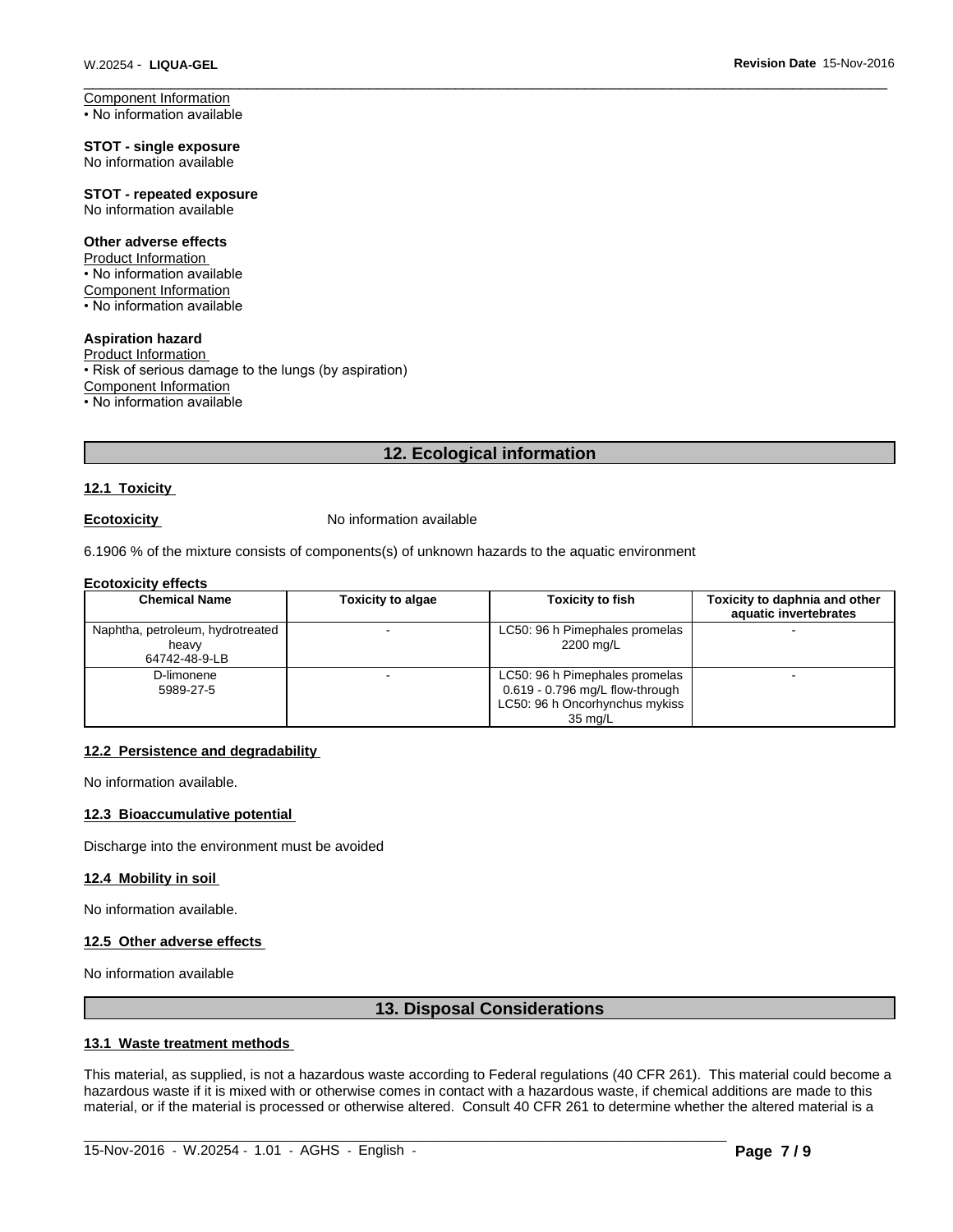hazardous waste. Consult the appropriate state, regional, or local regulations for additional requirements.

# **14. Transport Information**

 $\overline{\phantom{a}}$  ,  $\overline{\phantom{a}}$  ,  $\overline{\phantom{a}}$  ,  $\overline{\phantom{a}}$  ,  $\overline{\phantom{a}}$  ,  $\overline{\phantom{a}}$  ,  $\overline{\phantom{a}}$  ,  $\overline{\phantom{a}}$  ,  $\overline{\phantom{a}}$  ,  $\overline{\phantom{a}}$  ,  $\overline{\phantom{a}}$  ,  $\overline{\phantom{a}}$  ,  $\overline{\phantom{a}}$  ,  $\overline{\phantom{a}}$  ,  $\overline{\phantom{a}}$  ,  $\overline{\phantom{a}}$ 

| <b>DOT</b>           | Not regulated<br>Note: According to 49 CFR $\S173.150(f)(1)$ , this material was reclassified as a combustible                              |
|----------------------|---------------------------------------------------------------------------------------------------------------------------------------------|
|                      | liquid. This provision does not apply to transportation by vessel or aircraft, except where<br>other means of transportation is impractical |
| <b>MEX</b>           |                                                                                                                                             |
| <b>IMDG</b>          | Limited quantity                                                                                                                            |
| Proper shipping name | Flammable Liquid, N.O.S. (D'LIMONENE)                                                                                                       |
| <b>Hazard class</b>  | 3                                                                                                                                           |
| UN                   | 1993                                                                                                                                        |
| <b>Packing Group</b> | Ш                                                                                                                                           |
| <b>IATA</b>          | Air transport is not recommended.                                                                                                           |
| <b>UN</b>            |                                                                                                                                             |
| Proper shipping name | $\overline{\phantom{a}}$                                                                                                                    |
| Proper shipping name |                                                                                                                                             |
| <b>Hazard class</b>  |                                                                                                                                             |

# **15. Regulatory information**

**15.1 International Inventories** 

**Packing Group Special Provisions** 

| <b>TSCA</b>          | Complies |
|----------------------|----------|
| <b>DSL</b>           | Complies |
| <b>EINECS/ELINCS</b> | Complies |
| <b>ENCS</b>          | Complies |
| <b>IECSC</b>         | Complies |
| <b>KECL</b>          | Complies |
| <b>PICCS</b>         | Complies |
| <b>AICS</b>          | Complies |
| <b>NZIOC</b>         | Complies |

**TSCA** - United States Toxic Substances Control Act Section 8(b) Inventory

**DSL** - Canadian Domestic Substances List

**EINECS/ELINCS** - European Inventory of Existing Chemical Substances/European List of Notified Chemical Substances

**PICCS** - Philippines Inventory of Chemicals and Chemical Substances

**ENCS** - Japan Existing and New Chemical Substances

**IECSC** - China Inventory of Existing Chemical Substances

**KECL** - Korean Existing and Evaluated Chemical Substances

**PICCS** - Philippines Inventory of Chemicals and Chemical Substances

**AICS** - Australian Inventory of Chemical Substances

**NZIoC** - New Zealand Inventory of Chemicals

#### **15.2 U.S. Federal Regulations**

#### **SARA 313**

Section 313 of Title III of the Superfund Amendments and Reauthorization Act of 1986 (SARA). This product does not contain any chemicals which are subject to the reporting requirements of the Act and Title 40 of the Code of Federal Regulations, Part 372

 $\_$  ,  $\_$  ,  $\_$  ,  $\_$  ,  $\_$  ,  $\_$  ,  $\_$  ,  $\_$  ,  $\_$  ,  $\_$  ,  $\_$  ,  $\_$  ,  $\_$  ,  $\_$  ,  $\_$  ,  $\_$  ,  $\_$  ,  $\_$  ,  $\_$  ,  $\_$  ,  $\_$  ,  $\_$  ,  $\_$  ,  $\_$  ,  $\_$  ,  $\_$  ,  $\_$  ,  $\_$  ,  $\_$  ,  $\_$  ,  $\_$  ,  $\_$  ,  $\_$  ,  $\_$  ,  $\_$  ,  $\_$  ,  $\_$  ,

#### **15.3 Pesticide Information**

Not applicable